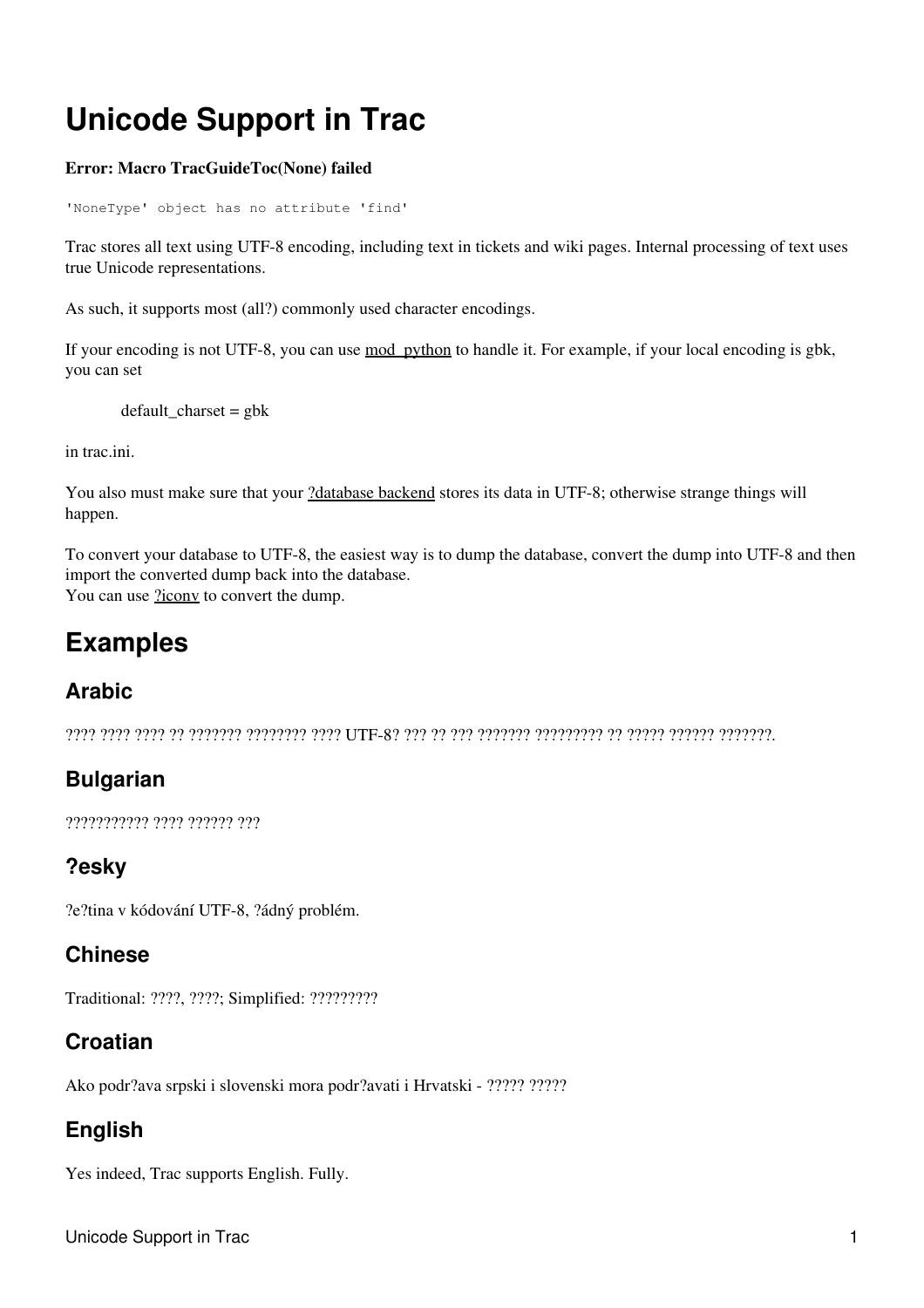# **Français**

Il est possible d'écrire en Français : à, ç, û, ...

#### **German**

Trac-Wiki muß auch deutsche Umlaute richtig anzeigen: ö, ä, ü, Ä, Ö, Ü; und das scharfe ß

# **Greek**

?? ???????? ?????????????? ??????? ??????.

### **Hebrew**

??? ???? ????? ?????? ??? ?? ???? ??

# **Hindi**

?? ?????? ????

# **Hungarian**

Árvízt?r? tükörfúrógép

# **Icelandic**

Ævar sagði við ömmu sína: Sjáðu hvað ég er stór!

#### **Japanese**

?? ???? ???? ?????? ?????

# **Korean**

???? ??? ??????. ? ????? ??

# **Latvian**

Latvie?u valoda ar? str?d?!

# **Lithuanian**

Sudalyvaukime ir mes. Ar veikia lietuvi?kos raid?s? ????????? ????????? ?inoma, kad veikia :) Kas tie mes?

# **Persian (Farsi)**

??? ?? ??? ????? ??? ??? ????? ????? ?????? ????? ???? ??? ???? ??? ?? ???? ?? ?? ? ??? ????? ???? ????? ????? ???? ?? HTML ??????? ????.